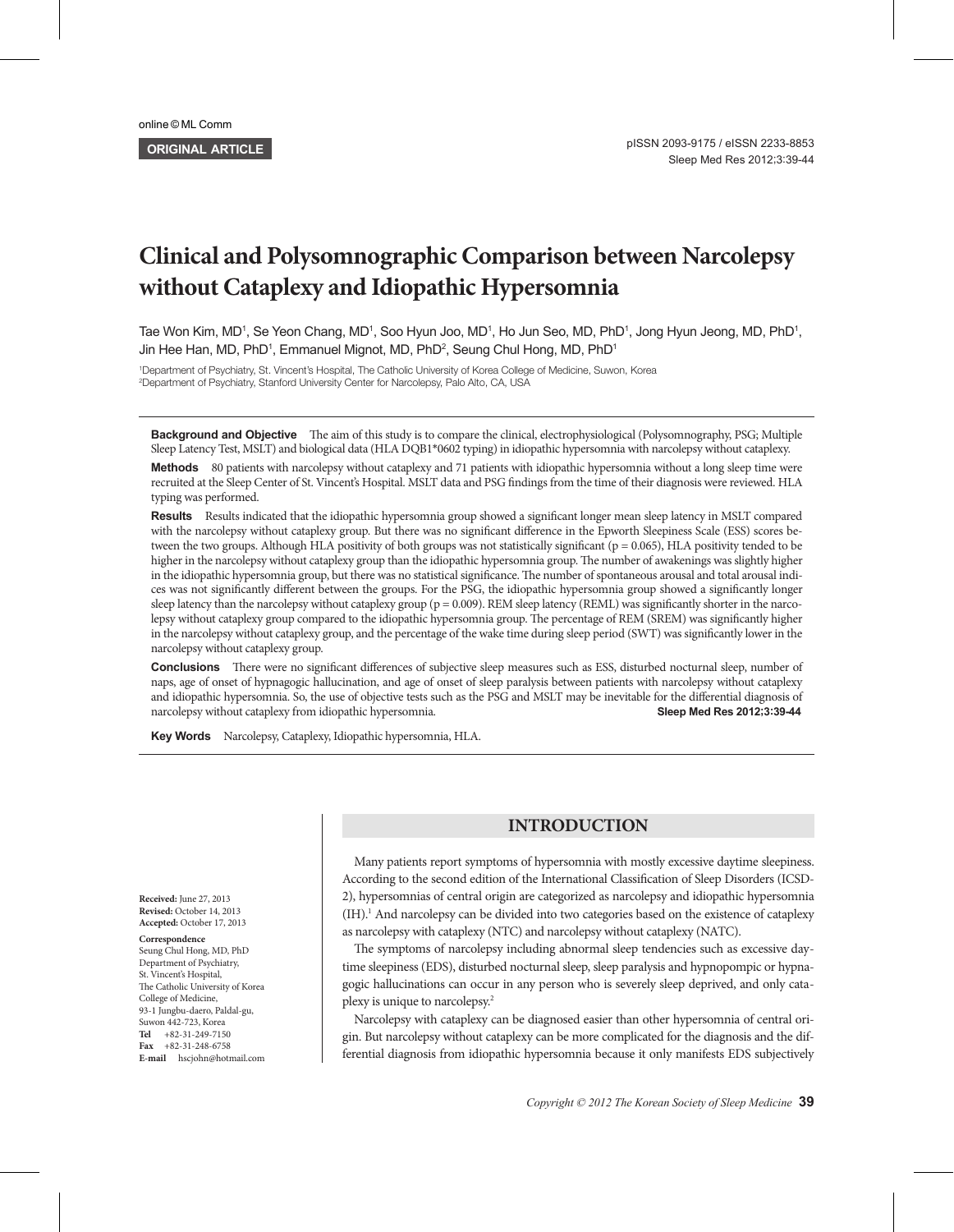and does not report other pathognomic findings.

Cataplexy alone, if typical, is thus sufficient to diagnose narcolepsy. But in narcolepsy without cataplexy, the MSLT and polysomnography (PSG) tests are needed to confirm the diagnosis. A positive MSLT [Mean Sleep Latency (MSL)  $\leq 8$  minutes and 2 or more sleep onset rapid eye movement periods (SOREMPs)] must be recorded for a diagnosis of narcolepsy without cataplexy. And then the residual patients with unexplained daytime sleepiness, no cataplexy, and abnormally short sleep latency but without 2 SOREMPs are classified as having idiopathic hypersomnia.3,4

According to the literature, it has been reported that idiopathic hypersomnia is one of the most controversial diagnoses in the clinical practice of sleep medicine.<sup>5</sup> Although frequent awakenings and poor quality of nocturnal sleep are well-known characteristics of narcolepsy with cataplexy, there has been limited data about the characteristics of idiopathic hypersomnia and narcolepsy without cataplexy.6

Short but refreshing naps of narcolepsy patients will be helpful to differentiate narcolepsy from idiopathic hypersomnia. However idiopathic hypersomnia has non-specific clinical features and confirmatory electrophysiological findings.

Idiopathic hypersomnia can be diagnosed by the exclusion of any other known cause of excessive daytime sleepiness.7 Therefore, MSLT and PSG should be done for the differential diagnosis of both disorders.

The aim of this study is to find out the clinical, electrophysiological and biological differences between narcolepsy without cataplexy and idiopathic hypersomnia.

## **METHODS**

#### **Patients**

All patients provided written informed consent for this study which was approved by the Institutional Review Board. The patients' chief complaint for visiting our institution was excessive daytime sleepiness. They were evaluated and diagnosed for sleep disorder in the sleep laboratory, Department of Psychiatry, St. Vincent's Hospital, The Catholic University of Korea, Suwon, Korea, over a 10-year period from 2002-2011.

The exclusion of sleep apnea as the major cause of daytime sleepiness was decided clinically (snoring and breathing pauses, demographic data, severity, nature, and onset of sleepiness, and the presence of other symptoms such as dissociated REM sleep events) and on the basis of the nocturnal PSG results, as described in the ICSD-2, and patients were excluded if their pre-MSLT nocturnal sleep time was less than 6 hours and/or if they had periodic limb movements during sleep, or circadian rhythm sleep disorders.<sup>3,8</sup>

Patients were separated into diagnostic groupings based on the ICSD-2 revised classification after performing nocturnal PSG and MSLT. This categorization resulted in the following groupings: 1) narcolepsy without cataplexy ( $n = 80$ , nocturnal PSG performed and AHI  $\leq$  5; MSLT with MSL  $\leq$  8 and  $\geq$  2 SOREMPs); 2) idiopathic hypersomnia cases without a long sleep time (n = 71, nocturnal PSG AHI  $\leq$  5, MSLT with MSL  $\leq$ 8, and 0 or 1 SOREMPs).

## **Polysomnographic and Multiple Sleep Latency Test Findings**

Polysomnography and MSLT were performed using standard systems (Embla). The following items were recorded during the PSG: 4-channel scalp electroencephalography (C3-A2, C4-A1, O1-A2, and O2-A1), 2-channelelectro-oculography, electromyography of the mandibular muscles, electrocardiography, snoring sensor measurements, oral and nasal airflow, chest and abdominal respiratory effort, electromyography of the tibialis anterior muscle, and percutaneous oxygen saturation measurement. In terms of the sleep stage scoring, newer criteria have been published.<sup>9</sup> However, in order to use data that were collected before the publication of the new criteria, we used the criteria suggested by Rechtschaffen and Kale, in the present study.10 Electroencephalographic arousals and periodic limb movements during sleep were assessed based on the criteria of the American Sleep Disorders Association Atlas Task Force, 1992, 1993. Respiratory events were assessed based on the Chicago criteria (American Academy of Sleep Medicine Task Force, 1999).

Sleep onset rapid eye movement periods during PSG was defined as a period of REM sleep occurring within 20 minutes after the onset of sleep. MSLT was performed four times every 2 hours (i.e., at 10:00, 12:00,14:00, and 16:00) according to the standard protocol.<sup>11</sup> In the present study, a fifth MSLT session was not required in any of the narcolepsy cases because we were able to make the diagnosis based on the results of four MSLT sessions. Sleep latency on the MSLT was defined as the time from lights out to the first epoch when either sleep stage appeared. SOREMP during MSLT was defined as a period of REM sleep occurring within 15 min after sleep onset. For MSLT measurements, the mean sleep latency, REM latency and mean rate of SOREMP appearances per total number of sessions were compared among the two groups.<sup>6</sup>

## **HLA-DQB1**\***0602 Typing**

Blood samples were collected and sent to Stanford University for HLA typing. DNA was extracted using the standard procedure and DQB1 typing was performed using a combination of techniques, including polymerase chain reaction, sequence-specific primer amplification and sequencing of allele-specific products.12 All blood samples were also studied for the DQB1\*0602 specific codon using the previously described polymerase chain reaction sequence-specific primer method. In this report, only the presence or absence of DQB1\*0602 was reported. We com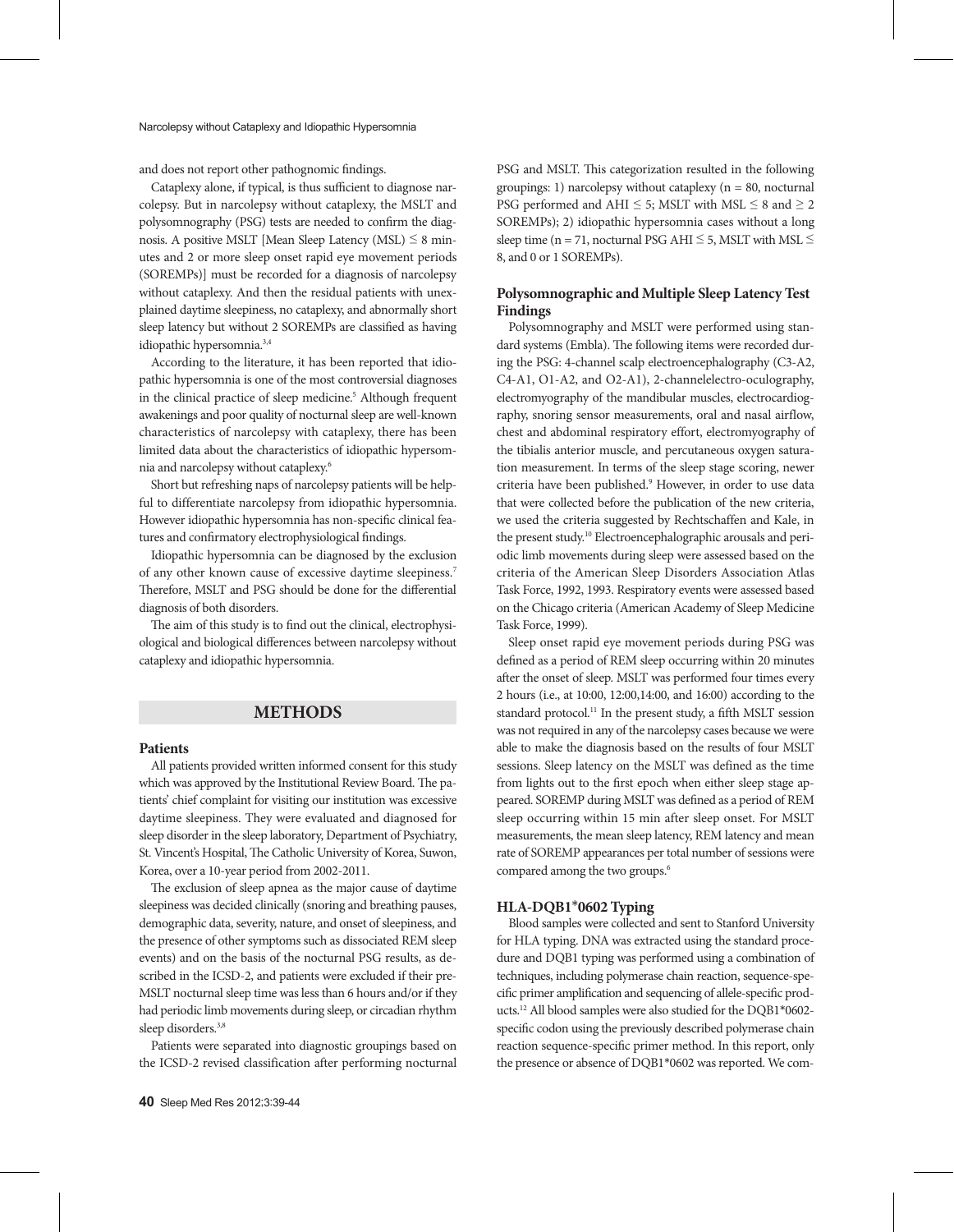pared the PSG, MSLT findings and HLA DQB1\*0602 positivity rate between the two different groups, retrospectively based on the electronic medical records.<sup>3</sup>

## **Data and Statistical Analysis**

Statistical analysis was performed using SPSS 10.0 for Windows (SPSS Inc., Chicago, IL, USA). The independent-sample t-test and Mann-Whitney U test were used to compare the MSLT and PSG parameters between the two groups. The chisquare test was used to compare the differences in categorical variables. A p value of < 0.05 was considered statistically significant.

## **RESULTS**

#### **Demographic and Clinical Findings of Patients**

The patients' demographic and clinical parameters for each group are presented in Table 1. The mean age was  $29.13 \pm 12.72$ in the IH group and  $25.68 \pm 11.98$  in the NATC group. The BMI was  $22.09 \pm 2.96$  in the IH group and  $22.88 \pm 3.39$  in the NATC group. The Epworth Sleepiness Scale Score was 12.76 ± 4.78 in the IH group and  $13.52 \pm 4.74$  in the NATC group. There were no significant differences between the two groups in age, BMI and ESS scores. Duration of illness was defined as the time spent from the onset of symptoms to the diagnosis. Both groups showed no significant difference in duration of illness. The duration of illness was  $8.31 \pm 9.19$  in the IH group and  $8.04 \pm 7.93$ in the NATC group.

Males were statistically more frequent in the narcolepsy without cataplexy group. The number of episodes of disturbed nocturnal sleep was  $1.37 \pm 1.34$  in the IH group and  $1.84 \pm 2.44$  in the NATC group. The number of naps was  $4.73 \pm 3.94$  in the IH group and  $4.59 \pm 3.26$  in the NATC group. The age of onset of hypnagogic hallucination was  $19.33 \pm 7.07$  in the IH group and  $16.19 \pm 8.59$  in the NATC group. The age of onset of sleep paralysis was  $18.83 \pm 3.29$  in the IH group and  $18.83 \pm 5.62$  in the NATC group. The existence of sleep paralysis was 14/59 (28.8%) in the IH group and 14/42 (33.3%) in the NATC group. The existence of hypnagogic hallucination was 14/40 (35%) in the IH group and 10/40 (25%) in the NATC group. The subjective sleep measures such as disturbed nocturnal sleep, number of naps, age of onset of sleep paralysis, the age of onset of hypnagogic hallucinations, the existence of sleep paralysis and existence of sleep hallucination did not show any statistically significant differences between the two groups.

Although HLA positivity of both groups was not statistically significant ( $p = 0.065$ ), HLA positivity tended to be higher in the NATC group than the IH group. Of 71 patents with idiopathic hypersomnia, 20 patients were HLA positive, and of 80 patients with narcolepsy without cataplexy, 33 patents were HLA positive. The percentage of HLA positive patients in the two groups was 28.2% for IH and 41.3% for NATC.

#### **Multiple Sleep Latency Test Findings**

The MSLT findings between the two groups are presented in Table 2. On MSLT, there was a significant difference in mean sleep latency between the two groups. The idiopathic hypersomnia group showed a significantly longer mean sleep latency compared to the narcolepsy without cataplexy groups (5.08  $\pm$ 1.71 min in the IH group vs.  $3.20 \pm 1.84$  min in the NATC group,  $p < 0.001$ ).

The number of SOREM was  $0.37 \pm 0.49$  for IH and  $2.91 \pm 0.88$ for NATC. This difference was statistically significant (< 0.001).

| Table 1. Demographic and clinical findings between narcolepsy without cataplexy and idiopathic hypersomnia patients |  |  |  |  |  |
|---------------------------------------------------------------------------------------------------------------------|--|--|--|--|--|
|---------------------------------------------------------------------------------------------------------------------|--|--|--|--|--|

|                                            | Narcolepsy without cataplexy | Idiopathic hypersomnia |          |  |
|--------------------------------------------|------------------------------|------------------------|----------|--|
|                                            | $(n = 80)$                   | $(n = 71)$             | p-value  |  |
| Sex (M/F)                                  | 61/19                        | 35/36                  | $0.001*$ |  |
| Age                                        | $25.68 \pm 11.98$            | $29.13 \pm 12.72$      | 0.086    |  |
| Duration of illness (yr)                   | $8.04 \pm 7.93$              | $8.31 \pm 9.19$        | 0.863    |  |
| $BMI$ (kg/m <sup>2</sup> )                 | $22.88 \pm 3.39$             | $22.09 \pm 2.96$       | 0.140    |  |
| <b>ESS</b>                                 | $13.52 \pm 4.74$             | $12.76 \pm 4.78$       | 0.447    |  |
| Number of disturbed nocturnal sleep        | $1.84 \pm 2.44$              | $1.37 \pm 1.34$        | 0.936    |  |
| Number of naps                             | $4.59 \pm 3.26$              | $4.73 \pm 3.94$        | 0.989    |  |
| Onset age of hypnagogic hallucination (yr) | $16.19 \pm 8.59$             | $19.33 \pm 7.07$       | 0.232    |  |
| Onset age of sleep paralysis (yr)          | $18.83 \pm 5.62$             | $18.83 \pm 3.29$       | 0.393    |  |
| Sleep paralysis $(\%)$                     | 33.30                        | 28.80                  | 0.393    |  |
| Hypnagogic hallucination (%)               | 25.00                        | 35.00                  | 0.232    |  |
| $HLADOB1*0602 (+) (%)$                     | 41.30                        | 28.20                  | 0.065    |  |

Analyzed by chi-square test, independent-sample t-test & Mann-Whitney U test.

\*Statistically significant.

BMI: Body Mass Index, ESS: Epworth Sleepiness Scale, HLADQB1: Human Leukocyte Antigen DQB1.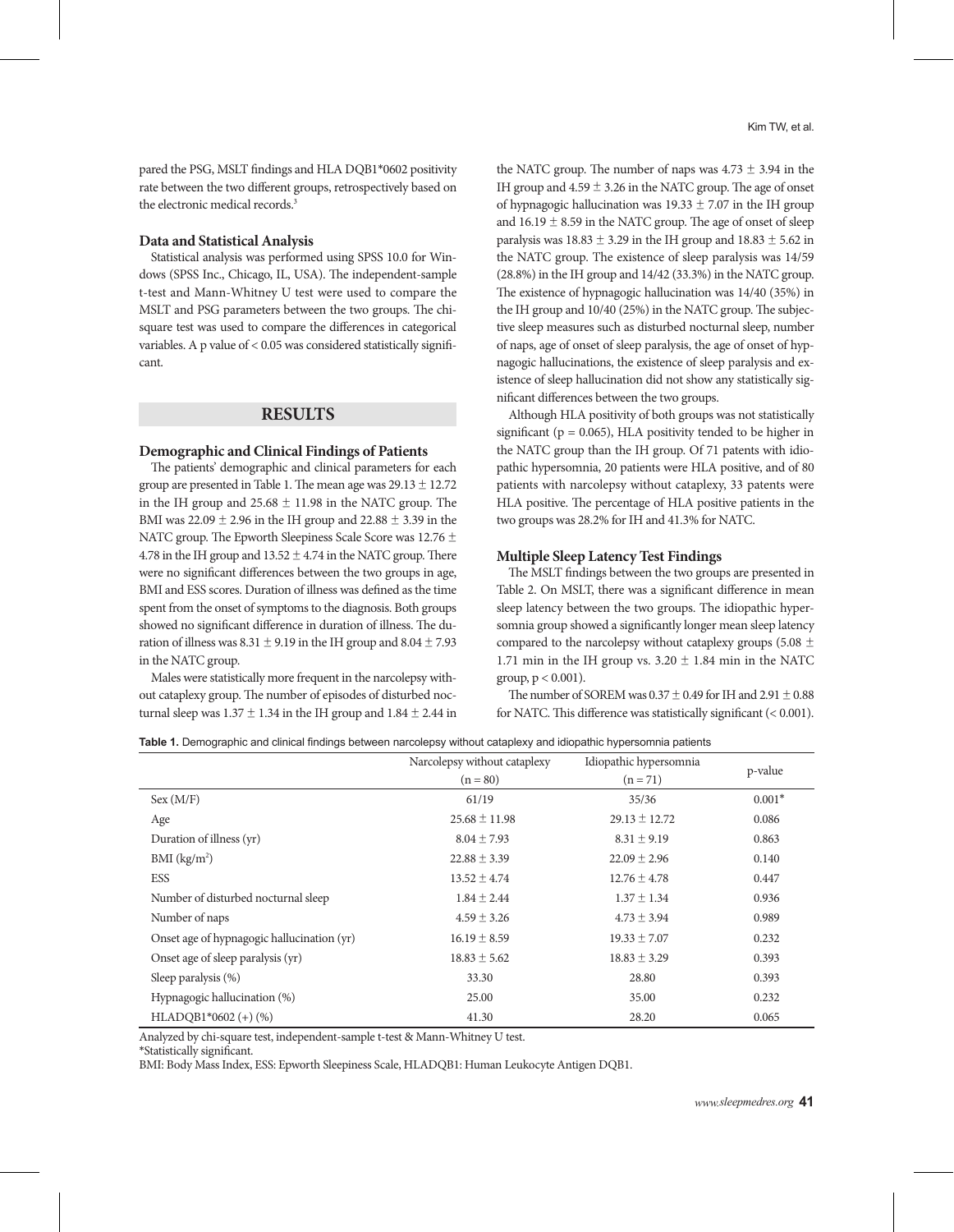## **Polysomnographic Findings**

The polysomnographic findings between the two groups are presented in Table 3. Total sleep time (TST) was similar in the two groups  $(430.10 \pm 50.83 \text{ min.}$  in IH vs.  $442.22 \pm 38.26 \text{ min.}$ in NATC,  $p = 0.164$ ). Sleep efficiency was  $92.68 \pm 9.73\%$  in IH and 90.50 ± 5.19% in NATC without significant difference between the two groups ( $p = 0.209$ ). Sleep latency was significantly longer in the IH group (10.31  $\pm$  17.26 min.) than the NATC group (8.21  $\pm$  15.58 min. p = 0.009). REM latency from the onset of sleep (REML) was significantly shorter in the NATC group (119.15  $\pm$  67.81 min. in IH vs. 74.61  $\pm$  58.36 min. in NATC, p < 0.001).

The percentage of REM was significantly higher in the NATC groups (20.54  $\pm$  5.61%) than the IH group (18.34  $\pm$  6.57%, p = 0.042). In detail, patients whose REML was less than 20 minutes were zero (0%) in the IH group, while 20 patients (28.16%) had such a REML in the NATC group.

The percentage of wake time during the sleep period was 6.44  $\pm$  9.64% in the IH group and 3.36  $\pm$  4.39% in the NATC group.

The percentage of sleep stage 1 was  $6.85 \pm 9.22\%$  in the IH group and  $6.75 \pm 7.03\%$  in the NATC group. The percentage of sleep stage 2 was 54.34  $\pm$  12.02% in the IH group and 54.33  $\pm$ 8.75% in the NATC group. The percentage of sleep stages 3 and 4 was  $15.25 \pm 10.11\%$  in the IH group and  $15.10 \pm 9.42\%$  in the NATC group.

There were no significant differences in the percentages of sleep stages between the two groups [Stage 1 (%),  $p = 0.857$ ;

| Table 2. Multiple sleep latency test findings between narcolepsy without cataplexy and idiopathic hypersomnia patients |  |  |  |  |
|------------------------------------------------------------------------------------------------------------------------|--|--|--|--|
|------------------------------------------------------------------------------------------------------------------------|--|--|--|--|

|                    | Narcolepsy without cataplexy | Idiopathic hypersomnia |            |  |
|--------------------|------------------------------|------------------------|------------|--|
|                    | $(n = 80)$                   | $(n = 71)$             | p-value    |  |
| Mean sleep latency | $3.20 \pm 1.84$              | $5.08 \pm 1.71$        | $< 0.001*$ |  |
| Number of SOREM    | $2.91 \pm 0.88$              | $0.37 \pm 0.49$        | $< 0.001*$ |  |

Analyzed by independent-sample t-test & Mann-Whitney U test.

\*Statistically significant.

SOREM: sleep onset rapid eye movement.

**Table 3.** Polysomnographic findings between narcolepsy without cataplexy and idiopathic hypersomnia patients

|                            | Narcolepsy without cataplexy | Idiopathic hypersomnia |            |  |
|----------------------------|------------------------------|------------------------|------------|--|
|                            | $(n = 80)$                   | $(n = 71)$             | p-value    |  |
| Total sleep time (min)     | $442.22 \pm 38.26$           | $430.10 \pm 50.83$     | 0.164      |  |
| Sleep latency (min)        | $8.21 \pm 15.58$             | $10.31 \pm 17.26$      | $0.009*$   |  |
| Sleep efficiency (%)       | $95.50 \pm 5.19$             | $92.68 \pm 9.73$       | 0.209      |  |
| REML (min)                 | $74.61 \pm 58.36$            | $119.15 \pm 67.81$     | $< 0.001*$ |  |
| $REML < 20$ min $(\%)$     | 28.16                        | $\mathbf{0}$           | $< 0.001*$ |  |
| REM (%)                    | $20.54 \pm 5.61$             | $18.34 \pm 6.57$       | $0.042*$   |  |
| Wake time (%)              | $3.36 \pm 4.39$              | $6.44 \pm 9.64$        | 0.143      |  |
| Sleep stage 1 (%)          | $6.75 \pm 7.03$              | $6.85 \pm 9.22$        | 0.857      |  |
| Sleep stage 2 (%)          | $54.33 \pm 8.75$             | $54.34 \pm 12.02$      | 0.995      |  |
| Sleep stages 3 and 4 (%)   | $15.10 \pm 9.42$             | $15.25 \pm 10.11$      | 0.799      |  |
| Number of awakenings       | $3.84 \pm 4.85$              | $4.48 \pm 7.80$        | 0.742      |  |
| Spontaneous arousal number | $50.73 \pm 22.81$            | $47.74 \pm 23.93$      | 0.670      |  |
| Total arousal number       | $57.98 \pm 30.90$            | $52.15 \pm 29.44$      | 0.232      |  |
| Total arousal index        | $7.88 \pm 4.55$              | $7.48 \pm 4.01$        | 0.618      |  |
| <b>PLMI</b>                | $2.53 \pm 8.53$              | $1.52 \pm 5.16$        | 0.669      |  |
| <b>PLMA</b>                | $3.08 \pm 7.44$              | $1.75 \pm 4.52$        | 0.164      |  |
| Apnea index                | $0.16 \pm 0.47$              | $0.16 \pm 0.44$        | 0.408      |  |
| Hypopnea index             | $0.57 \pm 0.79$              | $0.99 \pm 1.33$        | 0.227      |  |

Analyzed by independent-sample t-test & Mann-Whitney U test.

\*Statistically significant.

REML: REM latency from sleep onset, PLMI: periodic limb movement index, PLMA: periodic limb movement arousal index, REM (%): REM out of total sleep time, Wake time (%): wake time out of total sleep time, Stage 1 (%): percentage of each stage of sleep expressed as a ratio to TST, 2 (%): percentage of each stage of sleep expressed as a ratio to TST, 3 and 4 (%): percentage of each stage of sleep expressed as a ratio to TST.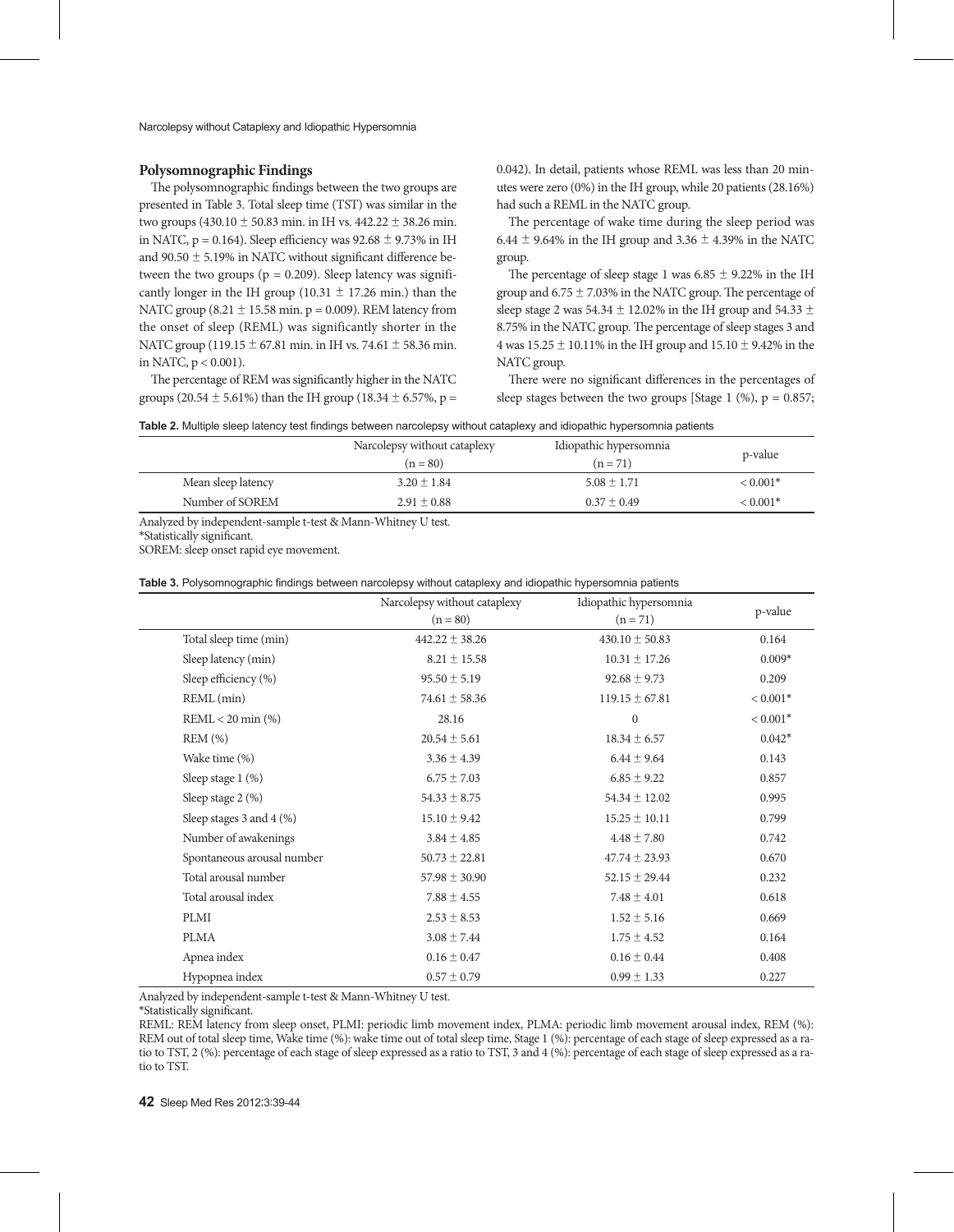Stage 2 (%),  $p = 0.995$ ; Stages 3 and 4 (%),  $p = 0.799$ ].

The number of awakenings was  $4.48 \pm 7.80$  in the IH group and  $3.84 \pm 4.85$  in the NATC group.

The arousal parameters such as the spontaneous arousal number, total arousal number and total arousal index were 47.74  $\pm$ 23.92, 52.15  $\pm$  29.44 and 7.48  $\pm$  4.01 respectively in the IH group, and 50.73 ± 22.81, 57.98 ± 30.90 and 7.88 ± 4.55 in the NATC group. Arousal parameters showed no statistical significances between the groups.

The apnea index was 0.16  $\pm$  0.44 in the IH group and 0.16  $\pm$ 0.47 in the NACT group. The hypopnea index was  $0.99 \pm 1.33$ in the IH group and  $0.57 \pm 0.79$  in the NATC group.

# **DISCUSSION**

The main differential finding between narcolepsy without cataplexy and idiopathic hypersomnia is the appearance of SOREM during MSLT. The number of SOREM of narcolepsy without cataplexy and idiopathic hypersomnia was 2.91 and 0.37 respectively. In most cases, it is hard to differentiate these two disorders by evaluating subjective symptoms. ESS represents a subjective symptom of EDS. However, there was no difference of the ESS score between the two groups.

We were also able to confirm the results of a previous study that showed that the idiopathic hypersomnia group had a significantly longer mean sleep latency on MSLT compared with the narcolepsy without cataplexy groups.<sup>3</sup>

In the present study, there was a significant difference in the sleep latency in MSLT between the two groups, but not in the ESS scores. These results could suggest that sleep latency on MSLT does not necessarily reflect subjective sleepiness as the number of SOREM does.14 In addition, based on the previous study's results on patients with severe hypersomnia, it is possible that patients who have been exposed to severe hypersomnia for a long period can underestimate their sleepiness.6,15-17

Furthermore, the disturbed nocturnal sleep and number of naps as subjective parameters for sleep quality also have shown no statistical significance. This is proper evidence that the MSLT and PSG tests are necessary for the differential diagnosis of the two groups.

We also found that a surprisingly high percentage of narcolepsy subjects without cataplexy were male (76.3%). The percentage was comparable with that in idiopathic hypersomnia (49.3%). It is similar to the results of a previous study results in which the cases of diagnosed narcolepsy without cataplexy were found to be more prevalent in males. And it is possible that a high number of male subjects in the general population have mild symptoms consistent with narcolepsy without cataplexy.3,18-20

Short REM latency during nocturnal polysomnography was reported to be a highly predictive finding for diagnosing narcolepsy regardless of the presence of cataplexy.21 In this study, the average REM latency of narcolepsy without cataplexy and idiopathic hypersomnia was 74.61 minutes and 119.15 minutes respectively. 28.16% of NATC had a sleep onset of REM of less than 20 minutes. However none of the patients in the IH group had SOREM during polysomnography.

We found that idiopathic hypersomnia showed a trend of a higher number of awakenings and the percentage of wake time during PSG. This finding seemed to be correlated with nocturnal sleep disturbance as a main symptom of narcolepsy. We may need more investigations about this finding.

In this study, we found a higher percentage of HLA positivity in idiopathic hypersomnia than in another study (28.2% vs. 20%). As HLA typing can be supportive of the diagnosis of narcolepsy, we need to investigate this finding. 26 patients out of 71 idiopathic hypersomnia patients (data is not shown) recorded one SOREM during the MSLT. We suggest that some of the real narcolepsy patients could be included in the idiopathic hypersomnia group due to their false negative MSLT findings. One study reported that in the well-defined group of narcolepsy with cataplexy, the MSLT was not positive in 9% of the cases. The percentage of false negativity for the MSLT increased to 13.3% if the more conservative MSL cut-off point of < 5 minutes was used. Other studies reported very similar results.<sup>3,22,23</sup> One SOREM group showed a slightly higher percentage of HLA positivity than the none-SOREM group (30.8% vs. 26.7%).

There are several limitations to this study. First, we recruited patients from a single institution, and it is unclear whether the patients with narcolepsy without cataplexy or idiopathic hypersomnia are representative of general patient populations with these disorders. Second, we did not use healthy controls for the comparisons of the MSLT and PSG parameters in this study. Third, PSG was recorded for only a single night, possibly leading to the inclusion of first-night effects in our findings.<sup>6,24</sup>

In future studies, we would like to conduct comparisons including patients with hypersomnia and healthy controls using the same protocol. Moreover, performing repetitive MSLT for those who have one SOREM during MSLT may give us important information.

Finally, we would like to clarify the underlying cause of pathological sleepiness between narcolepsy and idiopathic hypersomnia.

#### Conflicts of Interest

The authors have no financial conflicts of interest.

### **REFERENCES**

- 1. American Academy of Sleep Medicine. *The international classification of sleep disorders : diagnostic & coding manual*. 2nd ed. Westchester: American Academy of Sleep Medicine 2005;293.
- 2. Kryger MH, Roth T, Dement WC. *Principles and practice of sleep medicine*. 5th ed. St. Louis: Elsevier/Saunders 2011;957.
- 3. Hong SC, Lin L, Jeong JH, Shin YK, Han JH, Lee JH, et al. A study of